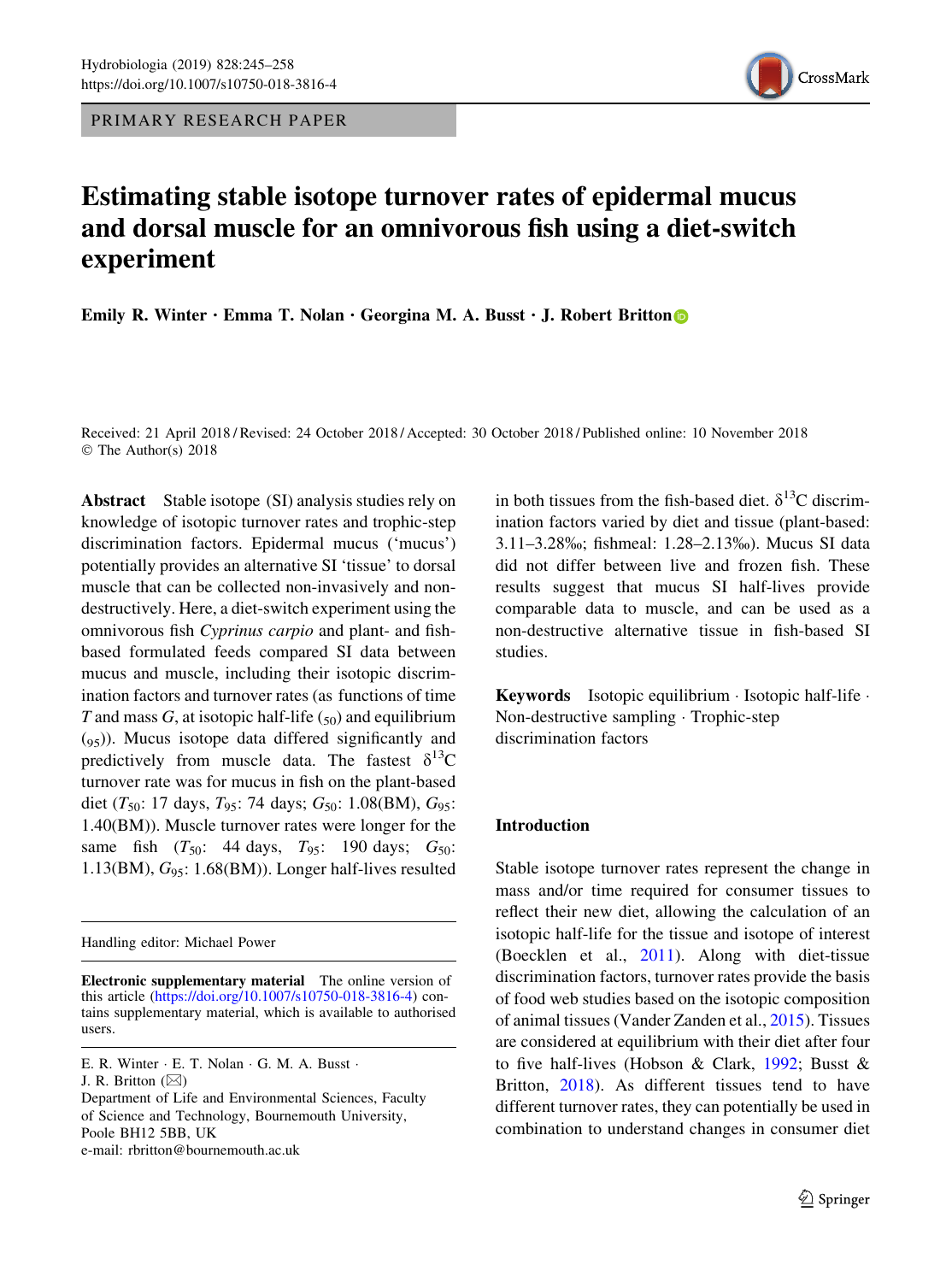across different timescales (Phillips & Eldridge, [2006](#page-13-0); Maruyama et al., [2017\)](#page-13-0).

Fishes are often utilised in aquatic isotope studies as they structure ecosystems and communities that matter to people, and can cause top-down effects (Kishi et al., [2005;](#page-13-0) Eby et al., [2006\)](#page-12-0). In general, samples taken from fish for stable isotope analysis (SIA) are of white dorsal muscle ('muscle'). This is because it is considered the tissue that best represents fish diet isotopically (Busst et al., [2015\)](#page-12-0), and provides a relatively long temporal integration of their dietary resources (Vander Zanden et al., [2015](#page-13-0)). Muscle samples are usually collected from euthanised fishes. This is potentially problematic where destructive sampling is either not desirable (e.g. in mark-recapture studies) or permitted (e.g. threatened or endangered species) (Vašek et al., [2017](#page-13-0)). Increasingly, the noninvasive and/or non-destructive collection of alternative tissues, such as fin and scales, is used (Busst et al., [2015;](#page-12-0) Busst & Britton, [2016\)](#page-12-0).

An issue with using fin and scale tissues in fishes is that their isotopic half-lives can be longer than those of dorsal muscle (Busst & Britton, [2018](#page-12-0)). Thus, where rapid dietary changes need to be detected, their substitutive use might be unsuitable, or require application to mathematical models to account for the differences in turnover (Hertz et al., [2016](#page-12-0)). In general, blood, plasma and liver have shorter halflives than dorsal muscle (Thomas & Crowther, [2015](#page-13-0); Vander Zanden et al., [2015](#page-13-0)). As with dorsal muscle, however, these must be sampled either invasively or destructively. In addition, as half-life generally increases with body size, it is important to understand the contribution of growth and metabolism to the turnover rate (Vander Zanden et al., [2015\)](#page-13-0).

For fish stable isotope analyses (SIA), an alternative tissue to dorsal muscle is epidermal mucus ('mucus'). To date, a limited number of stable isotope studies on fish mucus suggest it has a relatively fast turnover rate. For example, in rainbow trout Oncorhynchus mykiss (Walbaum, 1792), mucus half-lives of  $\delta^{13}C$  and  $\delta^{15}N$ were 30 and 36 days, versus 136 and 94 days for muscle (Church et al., [2009](#page-12-0)). Studies on fishes including Silurus asotus (Linnaeus, 1758), Rhinogobius sp. and Pseudorasbora parva (Temminck & Schlegel, 1846) have also suggested mucus has a faster turnover rate than muscle (Maruyama et al., [2015,](#page-13-0) [2017](#page-13-0); Shigeta et al., [2017](#page-13-0)). Nevertheless, there are considerable knowledge gaps relating to the SIA of

246 Hydrobiologia (2019) 828:245–258

mucus. Importantly, this includes whether it should be collected from live or frozen fish, with collection from live fish obviously preferable, as it is then a nondestructive and non-lethal method. Also, knowledge gaps remain on its rate of turnover in relation to fish body mass, the relative contributions of growth and metabolism to turnover, diet-step discrimination factors, and how mucus SI values compare with those of dorsal muscle.

To overcome these knowledge gaps, the aim of this study was to use diet-switch experiments to complete the following objectives: (i) determine the  $\delta^{13}$ C and  $\delta^{15}$ N turnover rates of dorsal muscle and mucus as functions of change in body mass and time, the contributions of metabolism and growth to these turnover rates, and the diet-tissue discrimination factors; (ii) test differences in isotopic data of mucus and dorsal muscle sampled from the same fish; and iii) quantify the difference in the stable isotope values of mucus collected from live versus frozen fish. Common carp Cyprinus carpio (Linnaeus, 1758) was used throughout the study as the model species. The rationale for their use included its omnivorous diet and high utilisation in many aquatic stable isotope studies, such as to assess their invasion impacts (e.g. Britton et al., [2007;](#page-12-0) Zambrano et al., [2010;](#page-13-0) Cucherousset et al., [2012\)](#page-12-0). Indeed, they are a highly invasive, omnivorous fish at global scales (e.g. Ho et al., [2013](#page-13-0)). Carp are also frequently used in ecological studies completed in controlled conditions (Vilizzi et al., [2015\)](#page-13-0). Thus, they provided an ecologically relevant model species that is highly suitable for keeping in aquaria for extended periods and also readily available from local hatcheries.

## Materials and methods

Diet-switch experiment to determine stable isotope turnover rates and discrimination factors

The stable isotope half-lives and discrimination factors of the fish were determined using a diet-switch experiment that used two different food resources that differed in their protein content and source. The first food resource was crushed pelletised fishmeal ('FM'; 45% protein, 10% fat, 1.4% crude fibre and 5.8% ash) that was manufactured by Coppens and purchased from a local fish feed suppler. It had a mean  $\delta^{13}$ C value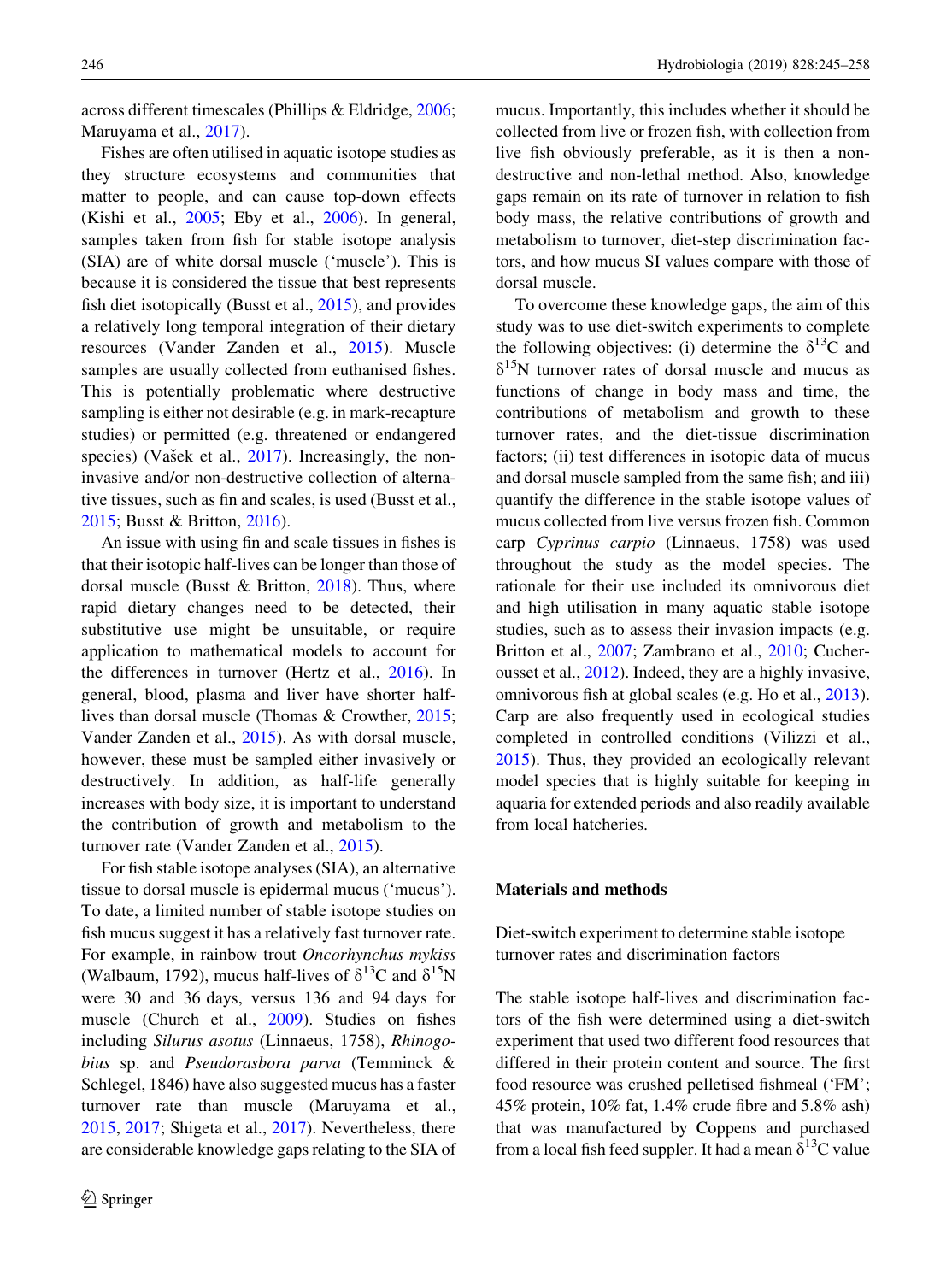of  $-25.73 \pm 0.08\%$  and  $\delta^{15}N$  of  $6.23 \pm 0.12\%$  $(n = 3)$ . The second diet was a plant-based, pelletised 'wheatgerm' pellet of 2 mm diameter ('WG'; 20% protein, 6% fat (as oil), 2.5% crude fibre and 2.5% ash) that was manufactured by TetraPond and purchased from a local aquarium shop. It had a mean  $\delta^{13}C$  value of  $-25.63 \pm 0.07\%$  and  $\delta^{15}N$  of  $3.81 \pm 0.05\%$  $(n = 3)$ . The two food resources thus had very similar  $\delta^{13}$ C values that could have represented a confounding factor in the experiment. However, previous work demonstrated that due to the differing nutrient content of the two feeds (e.g. 45% fishmeal derived protein versus 20% plant derived protein), their discrimination factors with fish tissues differ significantly (e.g. approximately 2.0%; Busst & Britton, [2016\)](#page-12-0). The fishmeal-based feed has the lower discrimination factors with fish tissues (Busst & Britton, [2016](#page-12-0)). Consequently, as the fish are exposed to their new diet, their growth and metabolic responses should result in a considerable isotopic shift in their tissues due to these different diet-tissue discrimination factors.

This diet-switch experiment utilised 54 juvenile C. *carpio* of mean starting mass  $(\pm 95\%$  CI)  $8.00 \pm 0.51$  g (range 3.33–13.06 g). Their fork lengths were between 58 and 69 mm. They were sourced from a pond aquaculture site in Southern England. On their transfer to the aquaria facility, they were acclimated for 10 days before being tagged with 7 mm passive integrated transponder (PIT) tags for individual identification. The fish were then split into two groups  $(n = 27)$  and used in an experimental design incorporating two feeding periods and the two diets. The first feeding period lasted 160 days. This was to allow the fish time to reach isotopic equilibrium, as literature suggested this duration should cover approximately four isotopic half-lives (Hobson & Clark, [1992](#page-13-0); Thomas & Crowther, [2015](#page-13-0)). During this first feeding period, the two groups of fish were fed either the FM or WG diet. For the 27 fish on each diet, the fish were held in groups of 9 in three tanks (45 l volume) at 18°C on a 12:12-h light:dark cycle. Water quality was maintained in the tanks via a flow-through filtration system, with the three tanks per diet arranged in a column. Water was pumped from a base unit containing the filter system up to the top tank; it then flowed through each tank and was returned to the base unit for re-filtering. The two groups of fish were kept in separate columns with individual filter systems to avoid diet contamination. Environmental enrichment

 $\textcircled{2}$  Springer

in the tanks was identical, comprising artificial plants and plastic pipes of 65 mm diameter and 120 mm length for refugia. Feeding of the two diets was at ad libitum.

At the end of this first feeding period, the fish were removed from their tanks, scanned for their PIT tag and re-weighed. Three fish were then randomly selected from each diet group of 27 fish, euthanised (anaesthetic overdose; MS-222) and frozen individually in plastic sample bags. The remaining fish were then returned to their tanks and their diet switched to the other formulated feed for a further 160 days (i.e. fish on the WG diet were switched to the FM diet and vice versa). During this second 160-day feeding period, three fish from each diet group were selected randomly from their tanks every 20 days. These fish were also scanned for their PIT tag, euthanised, reweighed and frozen individually.

At the end of the experiment, all the frozen fish were defrosted individually after a minimum time of being frozen of 14 days. A sample of mucus was taken from their defrosted surface using a sterile cover slip. The rationale for collecting mucus with a cover slip relates to work completed in previous studies, where mucus has been collected and treated using a variety of methods. Church et al. ([2009\)](#page-12-0) primarily used defrosted frozen fish, with washings of collected mucus using reverse osmosis water, with filtering on a polycarbonate filter to remove debris, before a final rinse and then drying. Maruyama et al. ([2015\)](#page-13-0) also utilised defrosted fish, with the mucus sample collected by wiping with a GF/F filter that was then dried. Through a comparison of methods, Maruyama et al. ([2015\)](#page-13-0) demonstrated less error than Church et al. ([2009](#page-12-0)), and so washing was not applied in our study. Prior to our experiment, trials suggested that mucus collection with a sterilised cover slip and storing in a 1.5-ml sample tube provided a sufficient quantity of mucus for SIA (approximately 1 mg dried mucus), with any scales and debris identified and removed under the microscope before the mucus was transferred to a sterile tube and dried. This technique provided larger abundance of mucus for analysis than collection using GF/F filters. Thus, collection using cover slips was the method employed throughout the experiments here. A sample of white dorsal muscle was also taken from each fish and transferred to a separate 1.5-ml tube. These samples were then dried at  $60^{\circ}$ C for 48 h.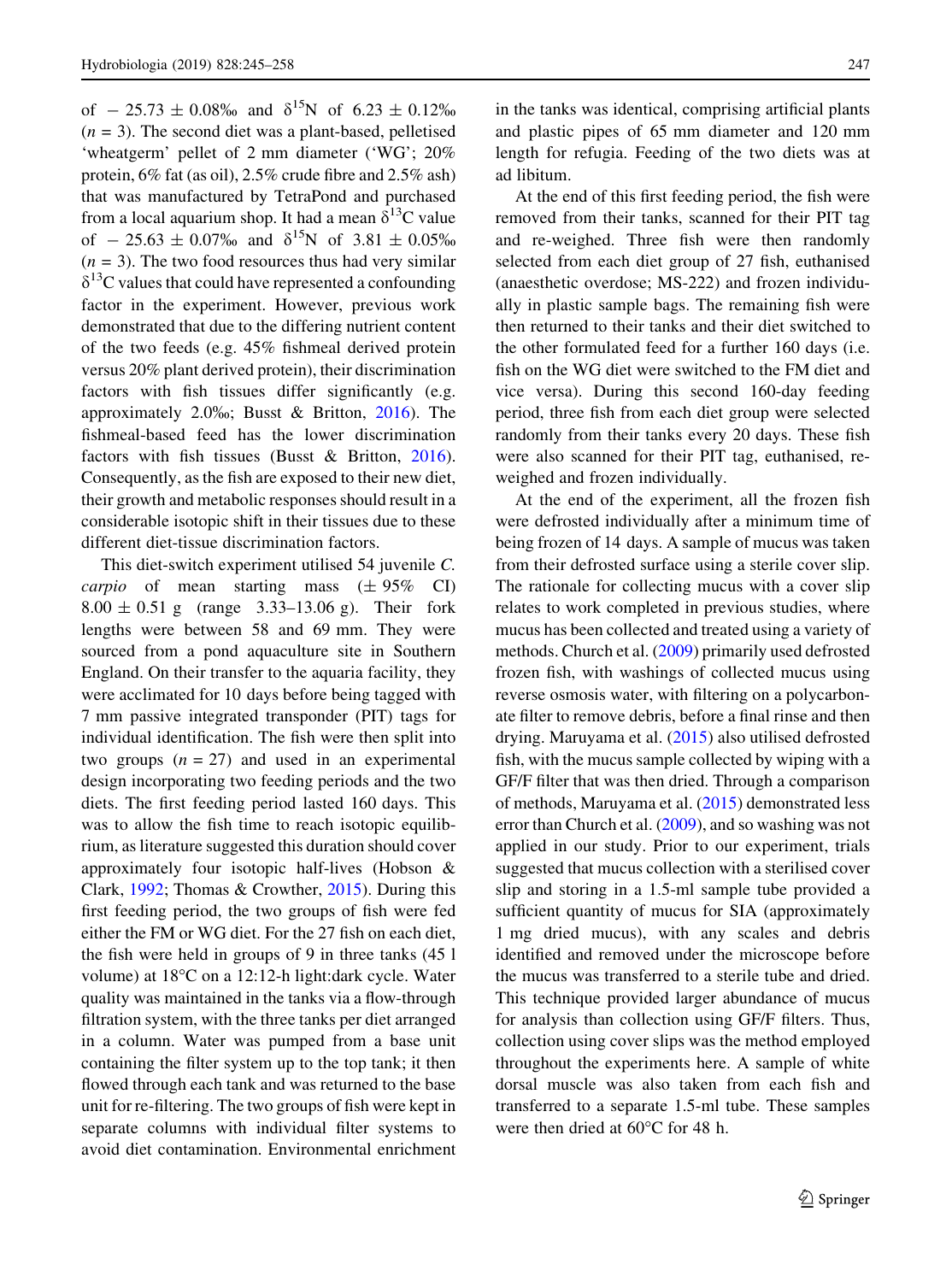<span id="page-3-0"></span>Comparison of mucus samples from live versus frozen fish

A second experiment compared the isotopic values of mucus samples between live and frozen fish. It ran concurrently with the experiment outlined above. It involved the use of 9 fish held in separate flow-through systems at the beginning of the second feeding period. Of these fish, 5 were switched from the FM to WG diet at the end of the first feeding period and 4 were switched from the WG to the FM diet. They were fed their new diets for the same 160-day period as the fish in the first experiment. This was to ensure that the fish would have a wider range in their stable isotope data for subsequent statistical testing. At the end of the second 160-day feeding period, these fish were removed from their tanks, anaesthetised (MS-222), and a fresh sample of mucus immediately taken using a sterile cover slip. Each fish was then euthanised (anaesthetic overdose; MS-222) and frozen individually in plastic sample bags. These fish were defrosted after 14 days and another mucus sample taken. The mucus samples were then dried at  $60^{\circ}$ C for 48 h. Concomitantly, samples of both formulated feeds were taken and dried at the same temperature and the same duration.

All procedures in the experiments were completed under UK Home Office licence 70/8083 after approval by the Animal Welfare and Ethical Review Body of Bournemouth University.

#### Stable isotope analysis

All samples were bulk analysed for  $\delta^{13}C$  and  $\delta^{15}N$  (%) at the Cornell University Stable Isotope Laboratory, New York, USA. After being ground to powder and weighed precisely to  $\sim 1000 \mu$ g, in tin capsules, the samples were analysed on a Thermo Delta V isotope ratio mass spectrometer (Thermo Scientific, Waltham, MA, USA) interfaced to a NC2500 elemental analyser (CE Elantach Inc., Lakewood, NJ, USA). These were verified for accuracy against internationally known reference materials, whose values are determined by the International Atomic Energy Agency (IAEA; Vienna, Austria), and calibrated against the primary reference scales for  $\delta^{13}$ C and  $\delta^{15}$ N values. The accuracy and precision of the sample runs were tested after every 10 samples using a standard animal sample (mink) to compensate for possible machine drift and as a quality control measure. Analytical precision of the  $\delta^{13}$ C and  $\delta^{15}$ N sample runs was estimated at 0.15 and 0.42%, respectively.

## Stable isotope turnover rates

The changes in  $\delta^{13}$ C and  $\delta^{15}$ N for muscle and mucus during the second feeding period were modelled as functions of body mass (growth models) and time (time models). These turnover rates were estimated using models based on Eqs.  $(1)$ – $(9)$  $(9)$ .

For turnover rates based on fish growth, the first model (Model A) was adapted from a time-based equation of Hobson and Clark [\(1992](#page-13-0)). It used the growth increment (to 0.1 g) produced by the fish during the second feeding period to predict  $\delta^{13}$ C and  $\delta^{15}N$  in an exponential approach (Busst & Britton, [2018\)](#page-12-0):

$$
\delta Y_m = \delta Y_{\text{eq}} + (\delta Y_i - \delta Y_{\text{eq}}) e^{cm},\tag{1}
$$

where  $\delta Y_m$  is the predicted  $\delta^{13}$ C or  $\delta^{15}$ N isotopic ratio of a tissue given the fish growth increment m,  $\delta Y_{eq}$  is the model-fitted  $\delta^{13}C$  or  $\delta^{15}N$  isotopic ratio in equilibrium with the experimental diet,  $\delta Y_i$  is the initial  $\delta^{13}$ C or  $\delta^{15}$ N isotopic ratio prior to the diet switch, and c is the model-fitted turnover constant.  $\delta Y_i$ was estimated using the mean  $\delta^{13}$ C or  $\delta^{15}$ N of the fish collected at the end of first feeding period (i.e. Day 0 of the second feeding period;  $n = 3$ ). The increase in mass (g) required to attain a given percentage tissue turnover  $(G_{\alpha})$ , specifically 50% (half-life,  $G_{50}$ ) and 95% (equilibrium;  $G_{95}$ ), was calculated as (Tieszen et al., [1983\)](#page-13-0):

$$
G_{\alpha} = \ln\left(1 - \frac{\alpha}{100}\right) \Big/ c. \tag{2}
$$

A second growth-based model (Model B) used the relative increase in mass during the second feeding period to predict  $\delta^{13}$ C and  $\delta^{15}$ N (Fry & Arnold, [1982](#page-12-0)):

$$
\delta Y_{W_R} = \delta Y_{\text{eq}} + (\delta Y_i - \delta Y_{\text{eq}}) W_R^c, \tag{3}
$$

where  $\delta Y_{W_R}$  is the predicted  $\delta^{13}$ C or  $\delta^{15}$ N isotopic ratio of a fish tissue given its mass ratio  $W_R$  (final mass/ initial mass), and  $\delta Y_{eq}$ ,  $\delta Y_i$  and c are as previously defined in Eq. (1). The amount of relative growth (xfold increase) needed to attain a given percentage tissue turnover  $(G_{\alpha})$  was calculated as (Buchheister & Latour, [2010\)](#page-12-0):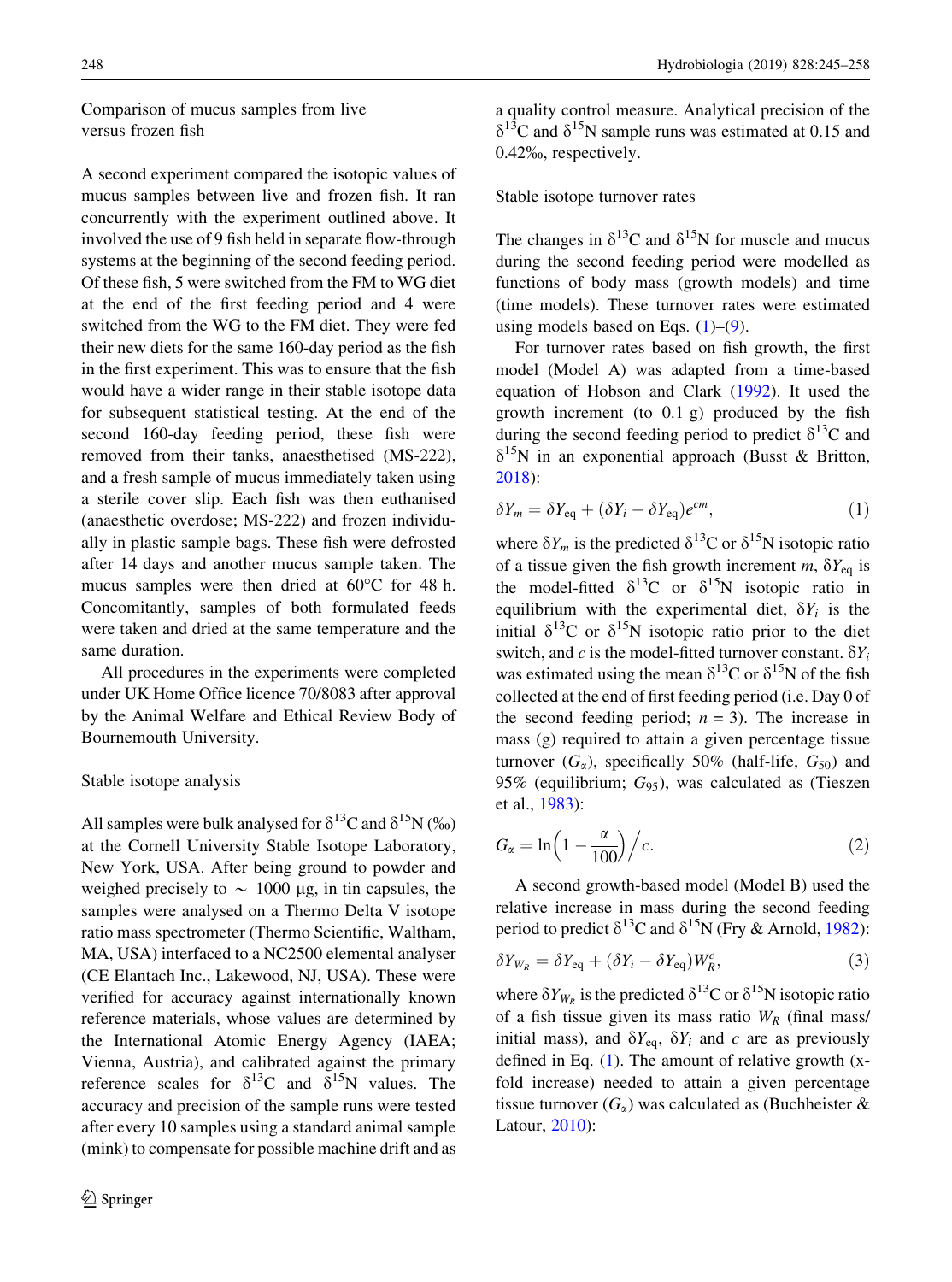<span id="page-4-0"></span>
$$
G_{\alpha} = e^{\ln\left(1 - \frac{\alpha}{100}\right)/c}.\tag{4}
$$

In Model B, if  $c = -1$ , tissue turnover can be attributed solely to growth, whereas a value of  $c\ < -1$ signifies the contribution of metabolism. The proportions of tissue turnover derived from growth  $P_{g}$  and metabolism  $P_m$  were calculated at the midpoint between the old and new diet values (Witting et al., [2004\)](#page-13-0):

$$
P_g = \frac{2(G_{50} - 1)}{G_{50}},\tag{5}
$$

$$
P_m = \frac{2 - G_{50}}{G_{50}}.\t(6)
$$

Modelling the stable isotope turnover rates of muscle and mucus as an exponential function of time (as Day 0–160 in the second feeding period) used (Hesslein et al., [1993](#page-12-0)):

$$
\delta Y_t = \delta Y_{\text{eq}} + (\delta Y_i - \delta Y_{\text{eq}}) e^{-(k+m)t},\tag{7}
$$

where  $\delta Y_t$  is the predicted  $\delta^{13}$ C or  $\delta^{15}$ N isotopic ratio of a fish tissue at time t,  $\delta Y_{eq}$  and  $\delta Y_i$  are as previously defined in  $(1)$  $(1)$ , *m* is the model-fitted metabolic turnover constant, and  $k$  is the growth rate parameter, estimated using

$$
k = \ln(W_R)/t. \tag{8}
$$

In the first time-based model (Model C),  $k$  was fixed for each experimental diet, while in the second timebased model (Model D),  $k$  was variable and was estimated for each individual fish. The amount of time (days) required to achieve a given percentage tissue turnover  $(T_{\alpha})$  was calculated as (Tieszen et al., [1983](#page-13-0)):

$$
T_{\alpha} = -\ln\left(1 - \frac{\alpha}{100}\right) \Big/ (k + m). \tag{9}
$$

In Model D, values of  $T_{\alpha}$  were calculated for each individual fish and averaged across each experimental diet. Where  $m = 0$  in either of the time-based models, tissue turnover can be attributed solely to growth, whereas a value of  $m > 0$  indicates the contribution of metabolism. The proportions of tissue turnover derived from growth  $P_g$  and metabolism  $P_m$  were thus calculated as the ratio of each parameter to the sum of the two parameters  $(k + m)$ . Curve fitting and plotting was performed by non-linear regression in R 3.4.2 (R Core Team, [2017](#page-13-0)), using the 'nls' function.

#### Stable isotope turnover model fitting and selection

The best-fitting growth- and time-based models for each isotope-tissue-diet combination were determined using the minimisation of Akaike's information criterion values, corrected for small sample sizes  $(AIC<sub>c</sub>)$ . This was performed in R 3.4.2 (R Core Team, [2017\)](#page-13-0) using the *AICcmodavg* package (Mazerolle, [2017](#page-13-0)). Models with the lowest  $AIC_c$  values were deemed to have the most empirical support; however, models with  $\Delta AIC_c$  (where this represents a measure of each model relative to the best model) values between 0 and 2 also had substantial support (Burnham & Anderson, [2002\)](#page-12-0).

#### Stable isotope discrimination factors

Trophic-step discrimination factors (TDF) were calculated for muscle and mucus per diet during the second feeding period. TDFfinal represented the difference between the mean isotopic signature of the experimental diet and the mean  $\delta^{13}$ C or  $\delta^{15}$ N of fish collected at the end of the experiment (Day 160), while TDF<sub>asymp</sub> was estimated by subtracting the mean  $\delta^{13}C$ or  $\delta^{15}N$  value of the experimental diet from the predicted equilibrium value ( $\delta Y_{eq}$ ) of the best-fitting model.

### Additional data analyses

Differences in the mass increments of the fish between the two diets in the second feeding period (where the increment was determined as the final mass of the fish minus its mass at the start of the second feeding period) were tested in a generalised linear model. Increment was the dependent variable, diet was the independent variable, and covariates were mass at Day 0 (starting mass) of the second feeding period and the number of days to produce the increment in the second feeding period (time). Model outputs were the mean mass increments adjusted for the effects of covariates and the significance of their difference according to linearly independent pairwise comparisons with Bonferroni adjustment for multiple comparisons.

Differences in  $\delta^{15}N$  and  $\delta^{13}C$  values between mucus samples collected from live and frozen fish, and the differences between mucus and dorsal muscle samples, were tested using linear regression. In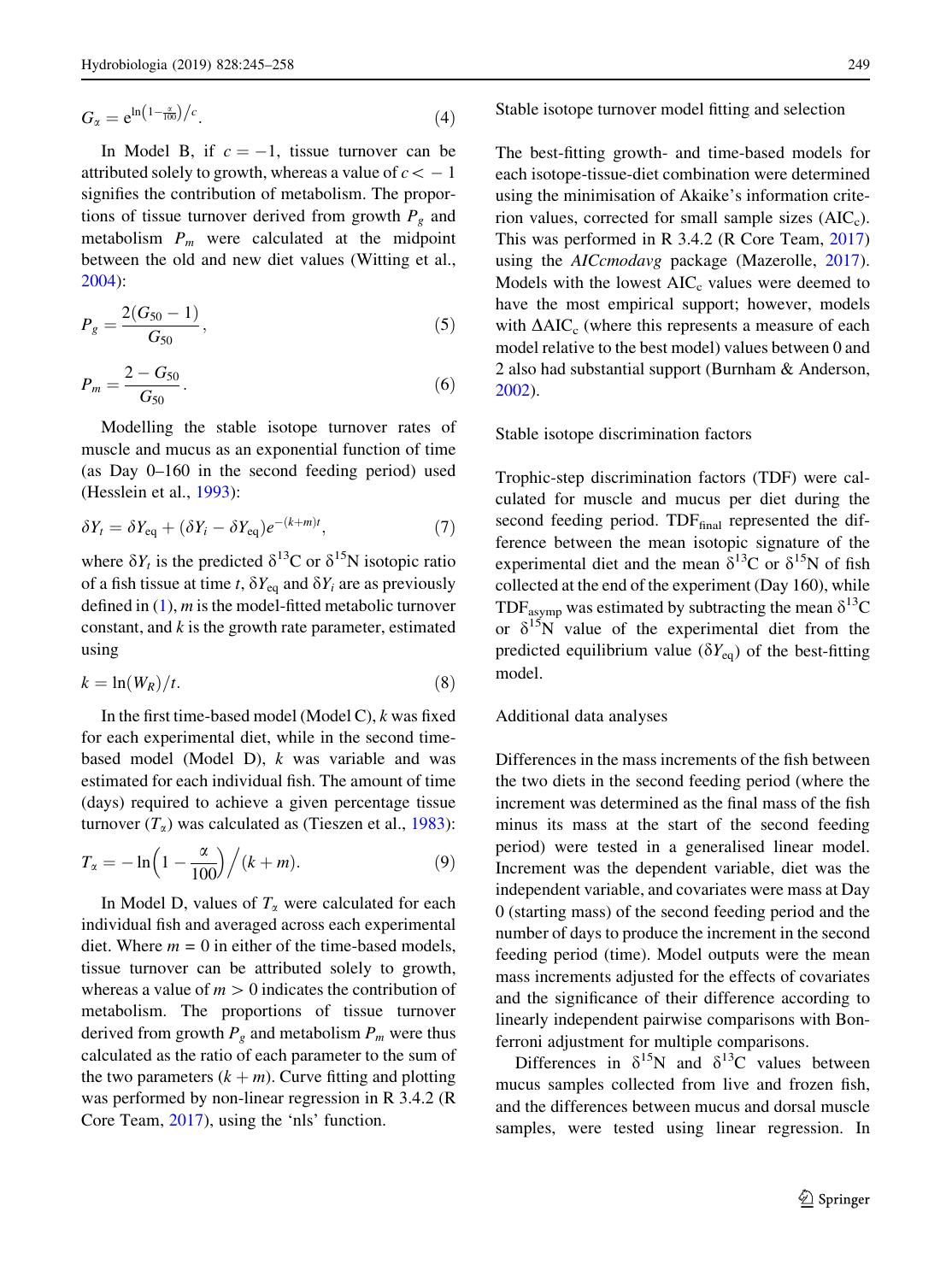<span id="page-5-0"></span>addition to indicating the significance of the relationship, the regression coefficient  $(b)$  was used to identify whether the isotopic values of each method and tissue were significantly different. This was indicated when the 95% confidence intervals of b did not overlap 1.0. Where appropriate, the regression equation was provided to enable conversion of mucus data to muscle data.

Throughout the results, error around the mean is expressed as 95% confidence limits unless stated otherwise.

## Results

Stable isotope data of the experimental fish between Day 0 and Day 160

At the end of the second feeding period, the mean C:N ratios of fish that consumed the FM diet were  $3.61 \pm 0.09$  (range  $3.31 - 4.11$ ) for muscle and  $3.80 \pm 0.05$  (3.40–4.00) for mucus. For fish consuming the WG diet, they were  $3.72 \pm 0.14$  (3.29–4.58) for muscle and  $3.85 \pm 0.08$  (3.51–4.50) for mucus.

In this second feeding period, the diet switches resulted in considerable changes in the  $\delta^{13}$ C of the fish in both mucus and muscle. For the fish with FM as the new diet, the mean  $\delta^{13}$ C of mucus on Day 0 was  $- 22.69 \pm 0.30\%$  and on Day 160 was  $- 24.24 \pm 0.07\%$  (mean isotopic change: 1.55\%) (Fig. 1). For muscle of fish on the FM diet, the mean  $\delta^{13}$ C on Day 0 was  $-22.03 \pm 0.43\%$  and on Day 160 was  $-23.77 \pm 0.43\%$  (mean isotopic change: 1.74‰) (Fig. 1). On the WG diet, the mean  $\delta^{13}C$  of mucus on Day 0 was -23.89  $\pm$  0.22‰ and on Day 160 was  $-22.52 \pm 0.12\%$  (mean isotopic change: 1.37%) (Fig. 1). For muscle of fish on the WG diet, the mean  $\delta^{13}$ C on Day 0 was  $- 23.57 \pm 0.31\%$  and on Day 160 was  $-22.47 \pm 0.34\%$  (mean isotopic change: 1.10% (Fig. 1).

For  $\delta^{15}N$ , for the fish with FM as the new diet, the mean  $\delta^{15}N$  of mucus on Day 0 was 8.56  $\pm$  0.09% and on Day 160 was  $8.22 \pm 0.20\%$  (mean isotopic change: 0.34%) (Fig. 1). For muscle of fish on the FM diet, the mean  $\delta^{15}N$  on Day 0 was 9.51  $\pm$  0.33% and on Day 160 was  $8.43 \pm 0.2\%$  (mean isotopic change: 1.08%) (Fig. 1). The minor isotopic change in mucus on the FM diet in the second feeding period meant the turnover rates for  $\delta^{15}N$  on the FM data were



Fig. 1 Stable isotope biplots over the course of the second 160-day feeding period following the diet switch for Cyprinus carpio to the  $(A)$  WG diet, and  $(B)$  FM diet, and for dorsal muscle (clear symbols) and mucus (filled symbols). Large circles: Day 0; large triangle: Day 40; large square: Day 80, small circle: Day 120; small triangle: Day 160

not modelled. On the WG diet, the mean  $\delta^{15}N$  of mucus on Day 0 was  $9.19 \pm 0.20\%$  and on Day 160 was  $6.97 \pm 1.0\%$  (mean isotopic change: 2.22\%) (Fig. 1). For muscle of fish on the WG diet, the mean  $\delta^{15}$ N on Day 0 was 9.72  $\pm$  0.03‰ and on Day 160 was  $8.01 \pm 0.36\%$  (mean isotopic change: 1.71%) (Fig. 1). These isotopic changes for  $\delta^{15}N$  on the WG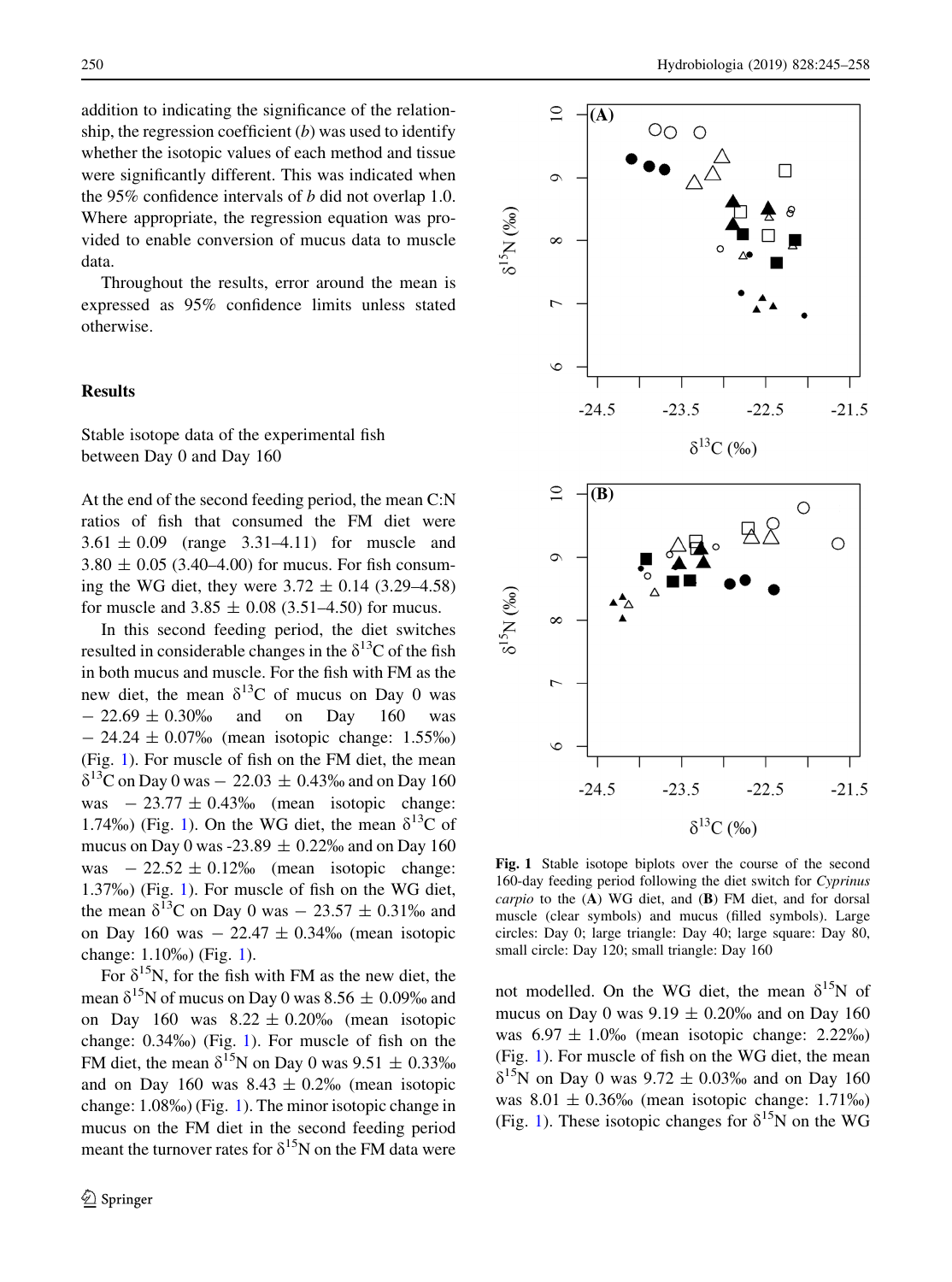<span id="page-6-0"></span>

Fig. 2 Relationships of changes in  $\delta^{13}C$  as functions of increased fish mass and time in the second feeding period of the main experiment. Changes to Cyprinus carpio  $\delta^{13}$ C as a function of relative increase in mass  $(A, B)$  and time (as mean  $\pm$  CI  $\delta^{13}$ C) (**C**, **D**), and according to muscle (filled circles) and epidermal mucus (open circles), and the WG diet

meant that these data were used in the turnover models.

 $(A, C)$  and FM diet  $(B, D)$ .  $N = 27$  per tissue and diet per plot. The diets WG and FM refer to the second 160-day feeding period. Curves are displayed according to the best-fitting model equations for muscle (solid line) and mucus (dashed line). Dotted lines in panel (D) represent 95% CI around the mean of  $k$ 

Fish growth increments in the experimental period

Mean fish mass at the start of the experiment was  $8.0 \pm 0.5$  g and increased to 14.7  $\pm$  1.2 g at the end of the first feeding period. At the end of the second feeding period, mean fish mass had increased further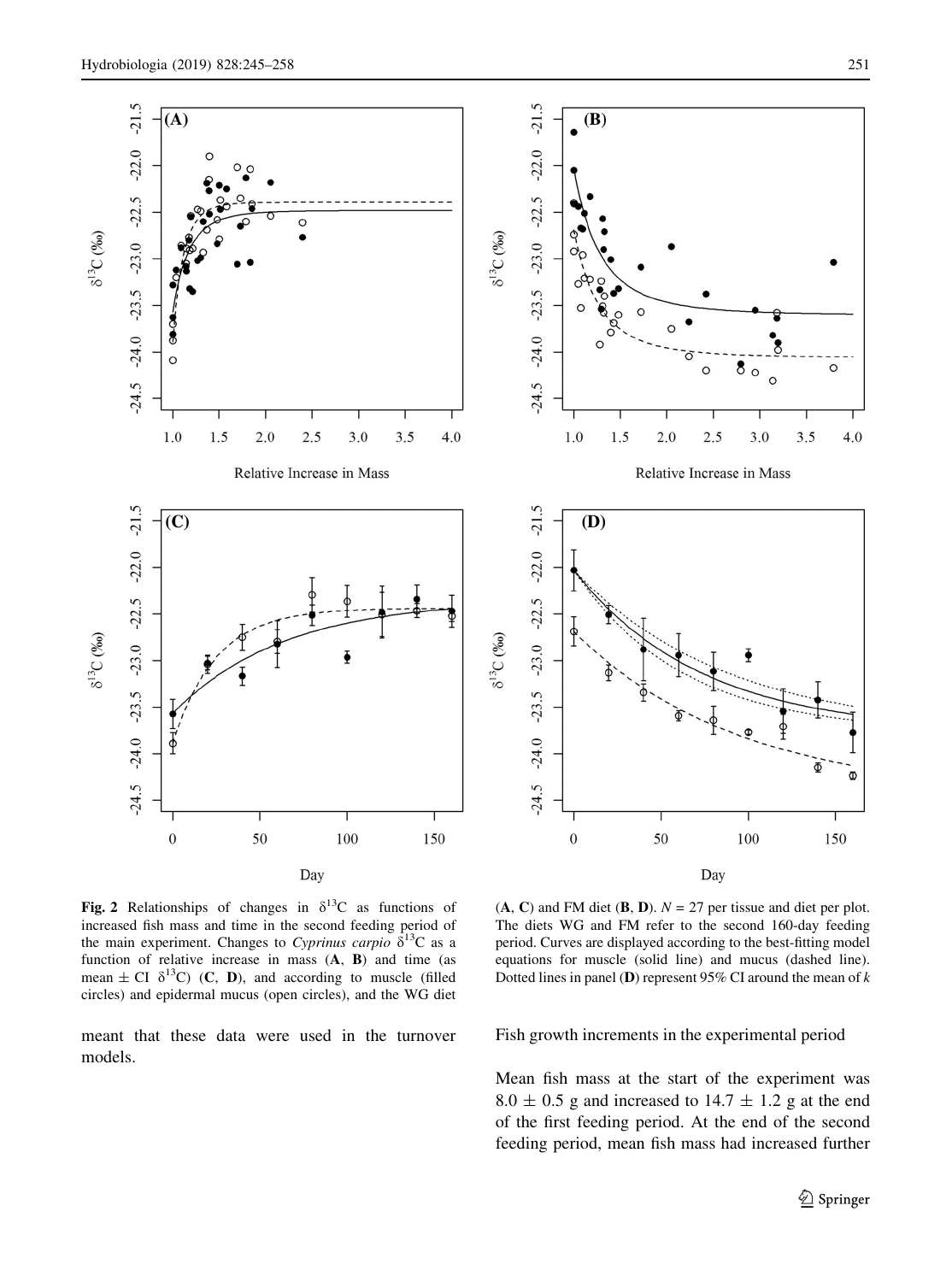<span id="page-7-0"></span>

Fig. 3 Relationships of changes in  $\delta^{15}N$  as functions of increased fish mass and time in the second feeding period of the main experiment. Changes to Cyprinus carpio  $\delta^{15}N$  as a function of growth increment (A) and time (as mean  $\pm$  CI  $\delta^{15}N$ ) (B), and according to muscle (filled circles) and epidermal mucus (open circles) on the WG diet.  $N = 27$  per tissue per plot. The diet WG refers to the second 160-day feeding period. Curves are displayed according to the best-fitting model equations for muscle (solid line) and mucus (dashed line). Dotted lines in panel (B) represent 95% CI around the mean of  $k$ 

to 22.1  $\pm$  2.1 g, with a mean increment in this second period of 7.4  $\pm$  1.7 g. The GLM testing differences in mass increments between the two diets in the second feeding period was significant (Wald  $\chi^2 = 18.90$ ,

 $P < 0.01$ ), with the covariates of starting mass and time being significant in the model ( $P < 0.01$ ). Mean mass increment on the FM diet was  $10.0 \pm 0.1$  g and on the WG diet was  $6.7 \pm 0.1$  g. The differences in mean mass were then reflected in the diet-specific growth rates (k) of 0.0064  $\pm$  0.0003 for FM fish, and  $0.0041 \pm 0.0002$  for WG fish. During the second feeding period, values of  $\delta^{13}C$  and  $\delta^{15}N$  for muscle and mucus tissue increased or decreased depending on their initial and new diet (Figs. [1](#page-5-0), [2](#page-6-0), 3).

Stable isotope half-life models and trophic discrimination factors

For growth-based turnover models predicting  $\delta^{13}C$ , the best-fitting model was always Model B (Tables [1,](#page-8-0) [2a](#page-9-0), S1). For time-based models predicting  $\delta^{13}$ C, the best-fitting model for muscle varied by diet, with Model C being the best fit for WG and Model D for FM diet (Tables [1,](#page-8-0) [2b](#page-9-0), S1). By contrast, Model C was always the best fit for mucus (Tables [1](#page-8-0), [2](#page-9-0)b). Comparison of turnover rates between the tissues revealed that in fish feeding on the WG diet in the second feeding period, mucus has the more rapid turnover (Table [2](#page-9-0)). However, this was not apparent for fish on the FM diet, where turnover rates were more similar between the two tissues (Table [2\)](#page-9-0).

When predicting  $\delta^{15}N$  using growth-based models, the best-fitting model was consistently Model A (Tables [1](#page-8-0), [3a](#page-10-0), S2), while for time-based models the best-fitting model was consistently Model D (Tables [1](#page-8-0), [3](#page-10-0)b, S2). As with  $\delta^{13}$ C on the WG diet, mucus  $\delta^{15}N$  showed a faster rate of turnover than muscle; however, estimates of half-life  $(G_{0.5}; T_{0.5})$  and near complete turnover  $(G_{0.95}; T_{0.95})$  were always greater for  $\delta^{15}N$  than for  $\delta^{13}C$ , including those from alternative models with  $\Delta AIC_c \le 2$  $\Delta AIC_c \le 2$  (Tables 2, [3,](#page-10-0) S1, S2).

For both tissues and diets, growth and metabolism both contributed to the  $\delta^{13}C$  and  $\delta^{15}N$  turnover rates, as indicated by values of  $c \lt -1$  in Model B and  $m > 0$  in Models C and D. For the WG diet, metabolism played a greater role in the turnover of mucus than of muscle for both  $\delta^{13}C$  (74–77%) and  $\delta^{15}N$  (53%). Conversely, for the FM diet, metabolism played an equal or lesser role in the turnover of mucus  $\delta^{13}C$  (39–66%) than of muscle  $\delta^{13}C$  (60–64%) (Tables [2](#page-9-0), [3](#page-10-0)).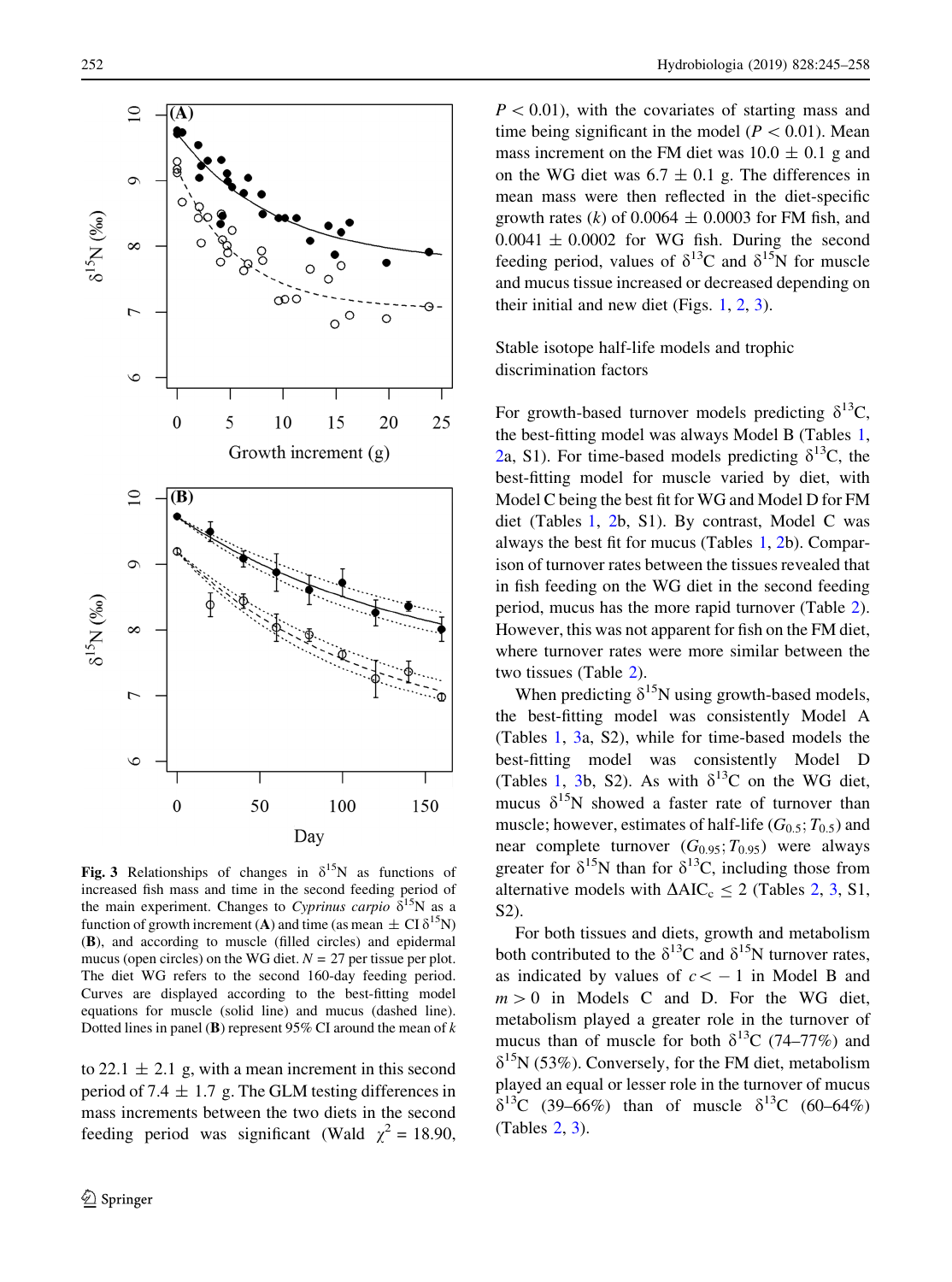<span id="page-8-0"></span>**Table 1** Comparisons of  $\triangle AIC_c$  among growth- and time-based models of  $\delta^{13}C$  and  $\delta^{15}N$  turnover

| Method       | Diet      | <b>Tissue</b> | $\triangle AIC_c$        |         |         |         |                |         |         |         |  |
|--------------|-----------|---------------|--------------------------|---------|---------|---------|----------------|---------|---------|---------|--|
|              |           |               | $\delta^{13}C$           |         |         |         | $\delta^{15}N$ |         |         |         |  |
|              |           |               | Model A                  | Model B | Model C | Model D | Model A        | Model B | Model C | Model D |  |
| Growth-based | WG        | Muscle        | 2.47                     | 0.00    | -       |         | 0.00           | 12.40   |         |         |  |
|              |           | Mucus         | 3.64                     | 0.00    | -       |         | 0.00           | 0.31    |         |         |  |
|              | <b>FM</b> | Muscle        | 0.85                     | 0.00    | -       |         |                |         |         |         |  |
|              |           | Mucus         | 1.49                     | 0.00    | -       |         |                |         |         | -       |  |
| Time-based   | WG        | Muscle        |                          |         | 0.00    | 0.52    | -              |         | 1.42    | 0.00    |  |
|              |           | Mucus         | $\overline{\phantom{m}}$ |         | 0.00    | 1.16    |                |         | 3.59    | 0.00    |  |
|              | <b>FM</b> | Muscle        |                          |         | 3.88    | 0.00    |                |         |         |         |  |
|              |           | Mucus         | $\qquad \qquad$          |         | 0.00    | 3.49    |                |         |         |         |  |

Note that 'Diet' refers only to the second 160-day feeding period only

The  $\Delta^{13}$ C for the WG diet ranged from 3.11 to 3.24% for mucus, and from 3.15 to 3.28% for muscle. For the FM diet,  $\Delta^{13}$ C was 1.28–1.67% for mucus and 1.96–2.13% for muscle, indicating a clear difference between the two food sources despite their similar  $\delta^{13}$ C values (Table [2](#page-9-0)). The  $\Delta^{15}$ N for the WG diet showed greater variation and ranged from 2.54 to 3.24% for mucus and from 3.45 to 4.20% for muscle (Table [3](#page-10-0)). The TDF $_{final}$  and TDF $_{asvmp}$  values were similar within each isotope-tissue-diet combination, suggesting that  $\delta^{13}$ C and  $\delta^{15}$ N had reached, or at least approached, isotopic equilibrium with the new diets (Figs. [2](#page-6-0), [3](#page-7-0)).

# Comparison of stable isotope values between tissues and live versus frozen fish

The relationship of  $\delta^{13}$ C for mucus versus muscle was significant ( $R^2 = 0.45$ ;  $F_{1,52} = 42.2$ ,  $P < 0.01$ ), with the 95% confidence intervals of  $b$  significantly different to  $1.0$   $(0.38-0.72)$  (Fig. [4](#page-11-0)). The relationship of  $\delta^{15}$ N for mucus and muscle was also significant  $(R^2 = 0.64; F_{1,52} = 90.2, P < 0.01)$ , with the 95% confidence intervals of b significantly different to 1.0  $(0.50-0.77)$  (Fig. [4\)](#page-11-0).

The relationship between mucus taken from live and frozen fish was positive and significant for  $\delta^{13}C$  $(R^2 = 0.99;$   $F_{1,7} = 2401.8,$   $P < 0.01$  and  $\delta^{15}N$  $(R^{2} = 0.99; F_{1,7} = 643.3, P < 0.01)$  $(R^{2} = 0.99; F_{1,7} = 643.3, P < 0.01)$  $(R^{2} = 0.99; F_{1,7} = 643.3, P < 0.01)$  (Fig. 4). For both isotopes, the 95% confidence intervals of b were not significantly different to 1.0 ( $\delta^{13}$ C: 0.97–1.07;  $\delta^{15}$ N: 0.91–1.10).

## Discussion

The results revealed that epidermal mucus collected from live fish provides a non-invasive and nondestructive tissue for use in stable isotope analyses that can replace the use of dorsal muscle. However, the results also revealed that there can be differences in the turnover rates of mucus versus muscle, although this was dependent on the diet, and this would need consideration when mucus is used within stable isotope field studies. For  $\delta^{13}C$ , mucus turnover rates were more rapid than muscle on the WG diet, but were similar on the FM diet. For  $\delta^{15}N$ , mucus turnover rates were always lower than muscle. These generally lower turnover rates of mucus compared with muscle were consistent with findings from the small number of other studies that have compared the turnover rates of mucus versus muscle for other fish species (e.g. Maruyama et al., [2015,](#page-13-0) [2017;](#page-13-0) Shigeta et al., [2017\)](#page-13-0). In our experiment, the turnover rates of  $\delta^{15}N$  were also always greater than the rates measured for  $\delta^{13}C$ , irrespective of diet and tissue. This finding was consistent for those of O. mykiss, where for  $\delta^{13}C$ , turnover rates were 30 and 36 days for mucus and muscle, respectively, but were 136 and 94 days, respectively, for  $\delta^{15}N$  (Church et al., [2009](#page-12-0)).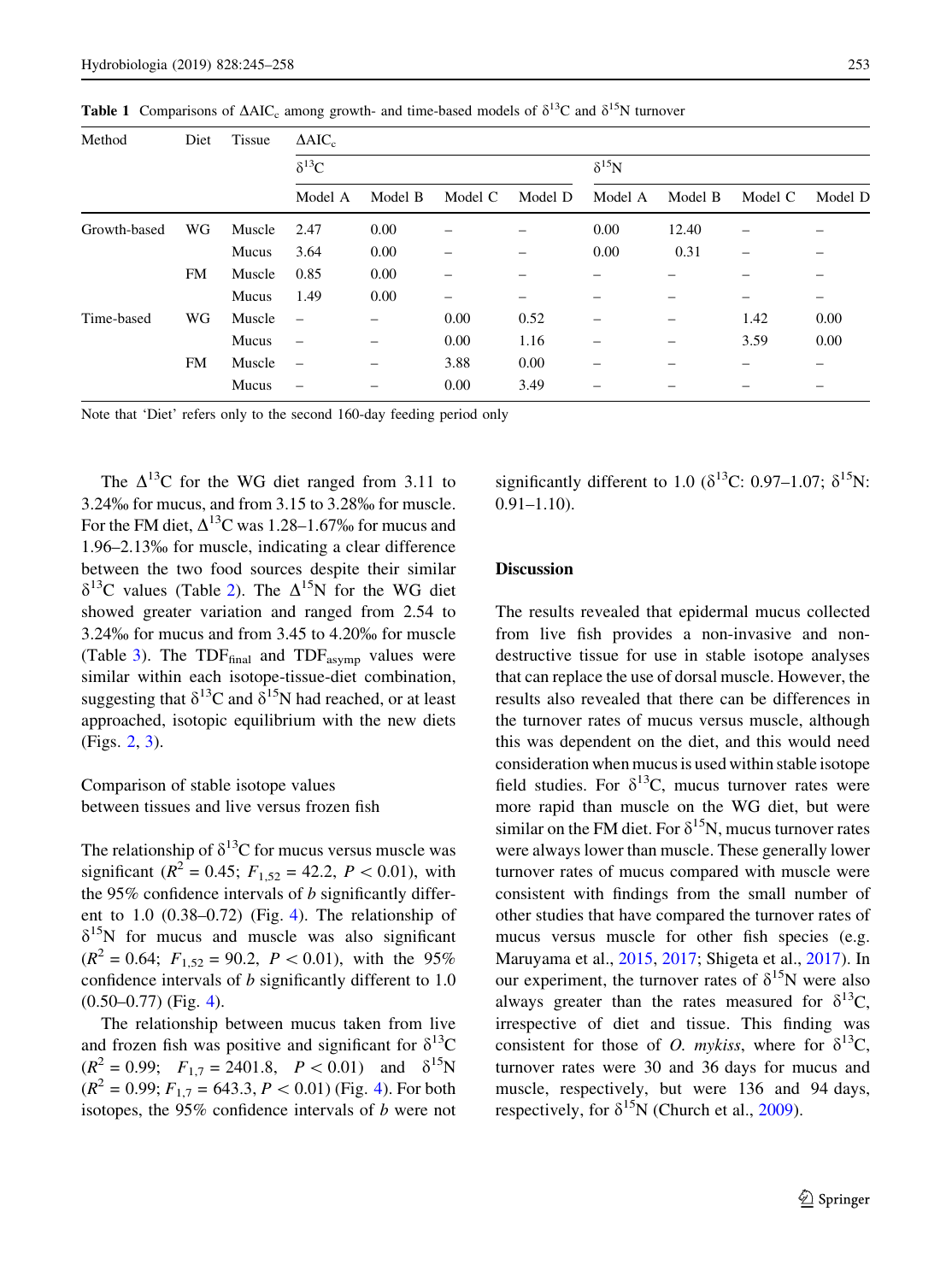<span id="page-9-0"></span>

|                           |                             |        |                                              |                     | <b>Table 2</b> Parameter estimates ( $\pm$ SE) for best-fit models for (a) growth-based models and (b) time-based models predicting $\delta^{13}C$                                                             |      |                         |                         |                       |                 |                             |                             |
|---------------------------|-----------------------------|--------|----------------------------------------------|---------------------|----------------------------------------------------------------------------------------------------------------------------------------------------------------------------------------------------------------|------|-------------------------|-------------------------|-----------------------|-----------------|-----------------------------|-----------------------------|
| Diet                      | Model                       |        | Tissue                                       | Parameters          |                                                                                                                                                                                                                |      |                         |                         |                       |                 |                             |                             |
|                           |                             |        | $\delta Y_{\rm eq}$                          |                     | C                                                                                                                                                                                                              |      | $G_{50}$ ( $\times$ BM) | $G_{95}$ ( $\times$ BM) | $P_{\infty}$          | $P_m$           | $\mbox{TOF}_{\rm final}$    | $\mbox{TDF}_\mathrm{asymp}$ |
|                           | a. Growth-based models      |        |                                              |                     |                                                                                                                                                                                                                |      |                         |                         |                       |                 |                             |                             |
| $\mathsf{V}^{\mathsf{G}}$ | ≃                           |        | Muscle                                       | $-22.48 \pm 0.14$   | $5.75 \pm 2.24$<br>$\overline{1}$                                                                                                                                                                              | 1.13 |                         | 1.68                    | 0.23                  | 0.77            | $3.16 \pm 0.21$             | $3.15 \pm 0.18$             |
| $\stackrel{\circ}{\ge}$   | ≃                           |        | Mucus                                        | $-22.39 \pm 0.08$   | $8.87 \pm 1.93$<br>$\overline{1}$                                                                                                                                                                              | 1.08 |                         | 1.40                    | 0.15                  | 0.85            | $3.11 \pm 0.10$             | $3.24 \pm 0.12$             |
| Ŋ                         | ≃                           |        | Muscle                                       | $-23.60 \pm 0.14$   | $3.52 \pm 0.93$<br>$\overline{1}$                                                                                                                                                                              | 1.22 |                         | 2.34                    | 0.36                  | 0.64            | $1.96 \pm 0.26$             | $2.13 \pm 0.18$             |
| E                         | ≃                           |        | Mucus                                        | $-24.06 \pm 0.10$   | $-3.72 \pm 0.81$                                                                                                                                                                                               | 1.21 |                         | 2.24                    | 0.34                  | 0.66            | $1.49 \pm 0.08$             | $1.67 \pm 0.14$             |
| Diet                      | Model                       | Tissue | Parameters                                   |                     |                                                                                                                                                                                                                |      |                         |                         |                       |                 |                             |                             |
|                           |                             |        | $\delta Y_{\rm eq}$                          | x                   | $\tilde{u}$                                                                                                                                                                                                    |      | $T_{50}$ (days)         | $T_{.95}$ (days)        | $P_{\infty}^{\infty}$ | P_⊯             | $\text{TDF}_{\text{final}}$ | $\mbox{TDF}_\mathrm{asymp}$ |
|                           | b. Time-based models        |        |                                              |                     |                                                                                                                                                                                                                |      |                         |                         |                       |                 |                             |                             |
| $\frac{C}{2}$             |                             | Muscle | $-22.35 \pm 0.23$                            | $0.0041 \pm 0.0002$ | $0.0117 \pm 0.0071$                                                                                                                                                                                            |      | 43.9                    | 189.9                   | 0.26                  | 0.74            | $3.16 \pm 0.21$             | $3.28 \pm 0.27$             |
| WG                        |                             | Mucus  | $22.44 \pm 0.07$<br>$\overline{1}$           | $0.0041 \pm 0.0002$ | $0.0362 \pm 0.0097$                                                                                                                                                                                            |      | 17.2                    | 74.4                    | 0.10                  | 0.90            | $3.11 \pm 0.10$             | $3.19 \pm 0.11$             |
| ΣÄ                        |                             | Muscle | $23.77 \pm 0.21$<br>$\overline{1}$           |                     | $0.0080 \pm 0.0036$                                                                                                                                                                                            |      | $52.2 \pm 2.0$          | $225.7 \pm 8.5$         | $0.40\,\pm\,0.02$     | $0.60 \pm 0.02$ | $1.96 \pm 0.26$             | $1.96 \pm 0.25$             |
| ΣĂ                        |                             | Mucus  | $24.45 \pm 0.27$<br>$\overline{\phantom{a}}$ | $0.0064 \pm 0.0003$ | $0.0042 \pm 0.0031$                                                                                                                                                                                            |      | 65.5                    | 283.6                   | 0.61                  | 0.39            | $0.08$<br>$\pm 0.08$        | $1.28 \pm 0.31$             |
|                           | different diets and tissues |        |                                              |                     | Half-lives ( $G_{50}$ and $T_{50}$ ), near complete turnover ( $G_{95}$ and $T_{95}$ ), contributions of growth ( $P_g$ ) and metabolism ( $P_m$ ), and trophic discrimination factors (TDF) are displayed for |      |                         |                         |                       |                 |                             |                             |
|                           |                             |        |                                              |                     | Note, the diets 'WG' and 'FM' refer to the diet of the fish in the second 160-day feeding period only                                                                                                          |      |                         |                         |                       |                 |                             |                             |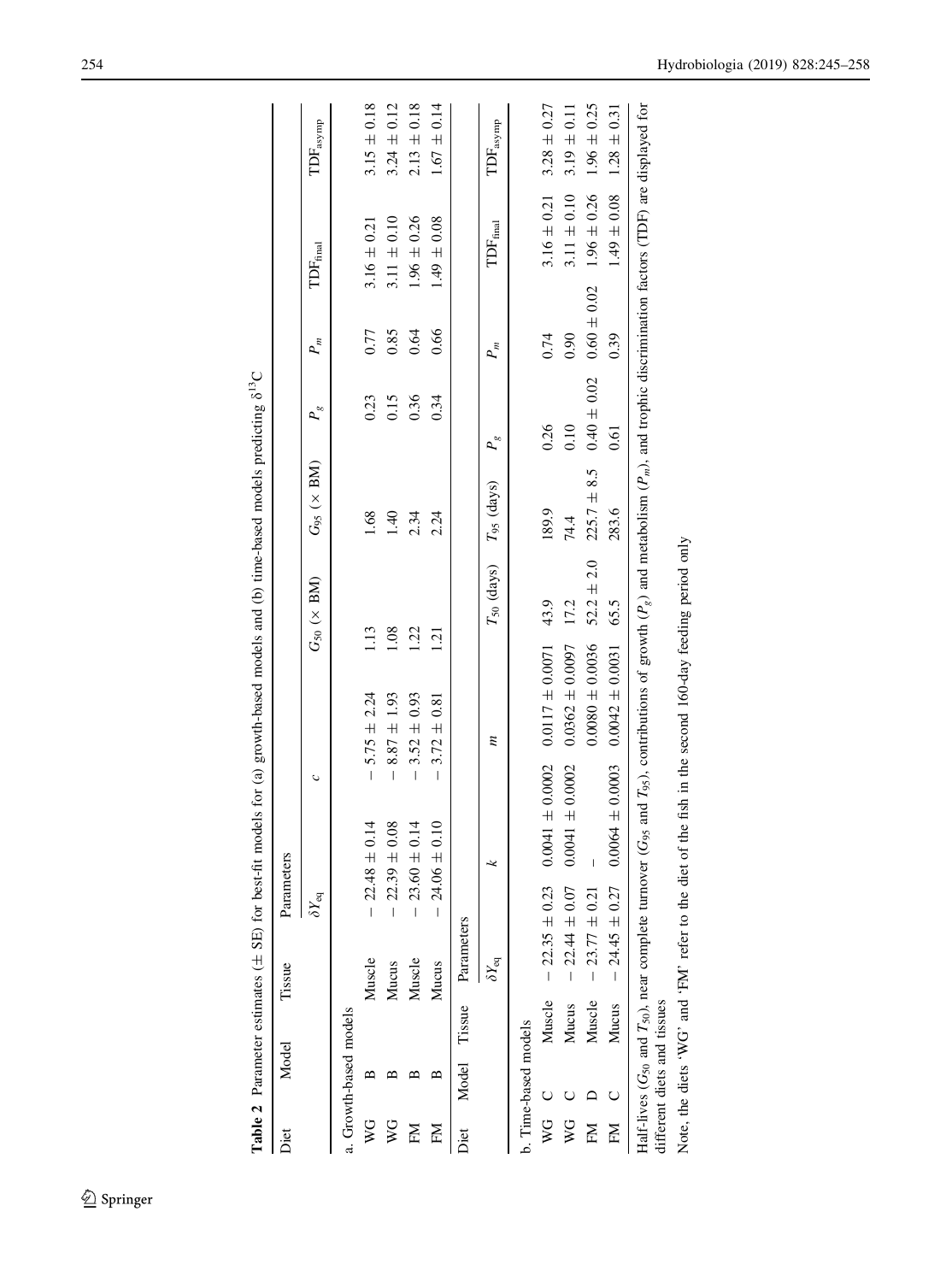| Diet | Model                  | <b>Tissue</b> | Parameters          |                        |                    |                  |                 |               |       |                      |                             |
|------|------------------------|---------------|---------------------|------------------------|--------------------|------------------|-----------------|---------------|-------|----------------------|-----------------------------|
|      |                        |               |                     | $\delta Y_{\text{eq}}$ | $\mathfrak c$      |                  | $G_{50}$ (g)    | $G_{95}$ (g)  |       | TDF <sub>final</sub> | $\text{TDF}_\text{asymp}$   |
|      | a. Growth-based models |               |                     |                        |                    |                  |                 |               |       |                      |                             |
| WG   | A                      |               | Muscle              | $7.74 \pm 0.24$        |                    | $-0.11 \pm 0.03$ | 6.44            | 27.84         |       | $4.20 \pm 0.21$      | $3.93 \pm 0.28$             |
| WG   | A                      |               | Mucus               | $7.05 \pm 0.15$        |                    | $-0.17 \pm 0.03$ | 4.05            | 17.49         |       | $3.17 \pm 0.08$      | $3.24 \pm 0.18$             |
| Diet | Model                  | <b>Tissue</b> | Parameters          |                        |                    |                  |                 |               |       |                      |                             |
|      |                        |               | $\delta Y_{\rm eq}$ | $\boldsymbol{m}$       |                    | $T_{50}$ (days)  | $T_{95}$ (days) | $P_{\varrho}$ | $P_m$ | $TDF_{final}$        | $\text{TDF}_{\text{asymp}}$ |
|      | Time-based models      |               |                     |                        |                    |                  |                 |               |       |                      |                             |
| WG   | D                      | Muscle        | $7.26 \pm 0.51$     |                        | $0.0028 \pm 0.002$ | 102.0            | 440.9           | 0.59          | 0.41  | $4.20 \pm 0.21$      | $3.45 \pm 0.54$             |
| WG   | D                      | <b>Mucus</b>  | $6.35 \pm 0.37$     |                        | $0.0045 \pm 0.002$ | 81.1             | 350.5           | 0.47          | 0.53  | $3.17 \pm 0.08$      | $2.54 \pm 0.40$             |

<span id="page-10-0"></span>**Table 3** Parameter estimates ( $\pm$  SE) for best-fit models for (a) growth-based models and (b) time-based models predicting  $\delta^{15}N$ 

Half-lives ( $G_{50}$  and  $T_{50}$ ), near complete turnover ( $G_{95}$  and  $T_{95}$ ), contributions of growth ( $P_g$ ) and metabolism ( $P_m$ ), and trophic discrimination factors (TDF) are displayed for different diets and tissues

Note, the diets 'WG' and 'FM' refer to the diet of the fish in the second 160-day feeding period only

The stable isotope turnover rates were modelled here as functions of both time and mass. The use of mass in the models was important, as several stable isotope studies have highlighted the positive relationship between stable isotope turnover rates and body mass (Carleton & Martínez del Rio, [2005](#page-12-0); Vander Zanden et al., [2015\)](#page-13-0). Indeed, allometric studies suggest isotopic half-lives are consistently related to increased mass (e.g. Weidel et al., [2011](#page-13-0)). Moreover, in many fishes, the role of body size and/or change in mass in the isotopic turnover rates of different tissues is arguably more important than time. This is because fish growth rates are indeterminate and highly variable, being influenced by a range of abiotic (e.g. water temperature) and biotic (e.g. food availability) factors (Beardsley & Britton, [2012](#page-12-0)). Here, the time-based models predicted that at  $18^{\circ}$ C, dorsal muscle  $\delta^{13}$ C needed at least 190 days to reach isotopic equilibrium (as 95% isotopic turnover), while  $\delta^{15}N$ required at least 440 days (Tables [2](#page-9-0), 3). Even for  $\delta^{13}$ C, these durations would, in many temperate regions, cover more than one fish growth season (Britton, [2007\)](#page-12-0). The growth-based models predicted that dorsal muscle  $\delta^{13}$ C reached isotopic equilibrium after a minimum of a 1.68-fold increase in body mass  $(xBM)$ . As the growth-based models estimate turnover as a rate of change according to mass, they are more likely to be appropriate for applying to juvenile wild fishes, whose growth rates tend to be relatively fast (even in slow growing fishes) (Britton, [2007\)](#page-12-0). This means these juvenile fish undergo rapid and substantial changes in body mass (Froese, [2006](#page-12-0)). Growthbased models might, however, be less applicable for use in large and/or older fishes, as a result of their relatively slow growth rates (Hesslein et al., [1993](#page-12-0); Herzka & Holt, [2000;](#page-12-0) Perga & Gerdeaux, [2005](#page-13-0)). In these fishes, experimental studies have suggested that the contribution of growth to isotopic replacement is relatively low with, for example, metabolic replacement contributing up to 80% of isotopic change in dorsal muscle (Suzuki et al., [2005](#page-13-0); Logan et al., [2006](#page-13-0); Tarboush et al., [2006\)](#page-13-0). In the present study, metabolism always contributed more to the tissues whose rates of isotopic turnover were fastest, in line with previous findings (Heady & Moore, [2013\)](#page-12-0), yet even for muscle, metabolism contributed to the majority of  $\delta^{13}$ C turnover (60–77%). This may be explained by limited growth due to husbandry in aquaria conditions, and perhaps suggests the utility of these results in also predicting turnover for older and slower growing fishes.

In the experiment, there was a potential confound over the  $\delta^{13}$ C values of the two dietary items, given they were very similar. This raised concern that there would be negligible changes in the stable isotope data of the fish during the second feeding period. However, during the second feeding period, the shift in the  $\delta^{13}C$ values of the fish varied between 1.10 and 1.74%. For  $\delta^{15}$ N, the difference in the second feeding period was  $2.22\%$  on the WG diet, but only  $0.34\%$  on the FM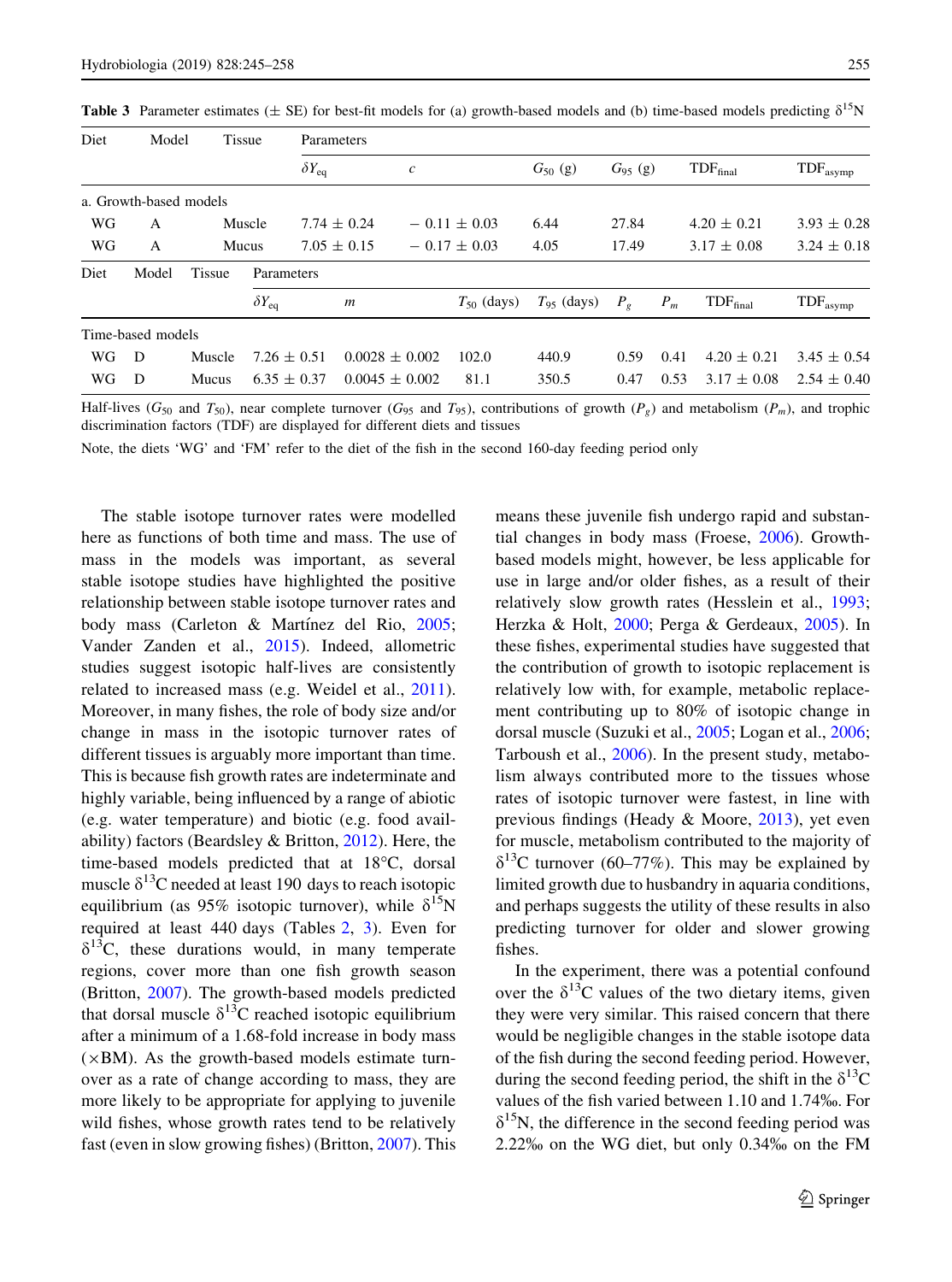9.5

9.0

9.5

10.0

<span id="page-11-0"></span>

Fig. 4 Relationships of stable isotope data from frozen versus live fish, and mucus versus muscle. A, **B** Comparison of  $\delta^{13}C$ (A) and  $\delta^{15}N$  (B) of frozen versus live mucus samples. C, **D** Comparison of  $\delta^{13}C$  (C) and  $\delta^{15}N$  (D) of epidermal mucus versus dorsal muscle. Straight lines denote the 1:1 line, and dashed lines represent the significant relationship of the

diet. Consequently, the  $\delta^{13}$ C turnover rates were modelled for both diets, but for  $\delta^{15}N$ , they were modelled only for the WG diet. For the modelled  $\delta^{13}C$ data, the differences in the stable isotope data across the second feeding period represented the response of the fish to the different tissue-diet discrimination

variables according to linear regression ( $P < 0.01$ ).  $N = 9$  on plots A and B.  $N = 54$  on plots C and D. The regression equation for converting  $\delta^{13}$ C of mucus to muscle is 0.55(mucus)-10.26; the regression equation for converting  $\delta^{15}N$  of mucus to muscle is  $0.64$ (mucus) + 3.62

factors of the diets that related to their different protein sources and content. As the FM and WG diets provided contrasting sources of dietary protein, the differences in their discrimination factors were most likely related to the protein quality hypothesis. This hypothesis predicts isotopic discrimination between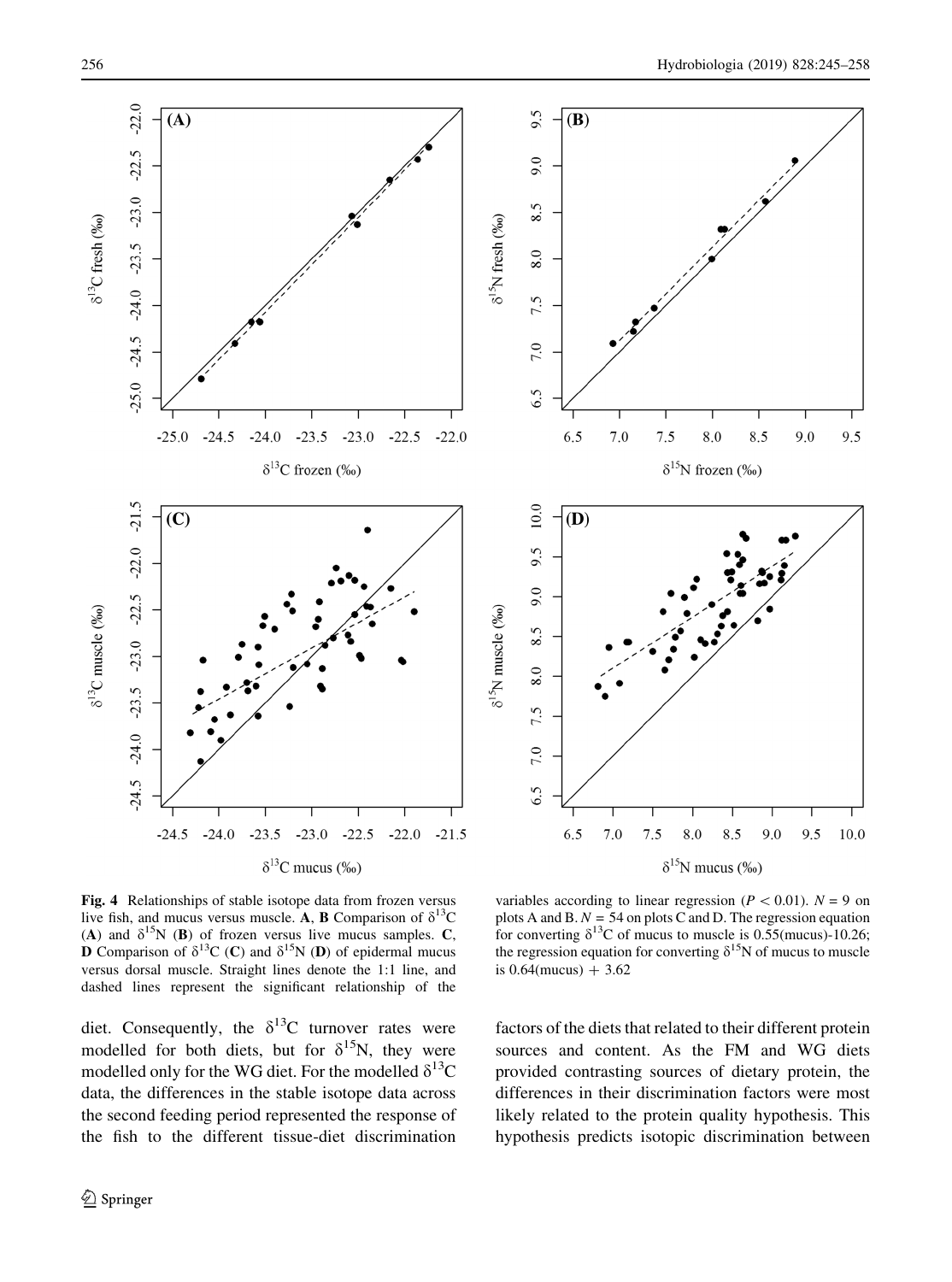<span id="page-12-0"></span>consumers and their prey increases as the protein quality decreases (Roth & Hobson, [2000](#page-13-0)). Given carnivores usually assimilate higher quality protein than herbivores, the result is discrimination factors decreasing as trophic level increases (Roth & Hobson, [2000;](#page-13-0) Busst & Britton, 2016). The fishmeal diet had the highest protein content (45% marine fish meal) and had the lowest discrimination factors for  $\delta^{13}$ C in both muscle (1.96  $\pm$  0.26) and mucus (1.49  $\pm$  0.08). The WG diet, with a protein content of 20% that was derived from plant material, then had considerably higher discrimination factors  $(3.16 \pm 0.21$  for muscle;  $3.11 \pm 0.10\%$  for mucus).

In summary, the results suggested that mucus collected from live fish can provide a reliable alternative to dorsal muscle in aquatic stable isotope studies that can be sampled non-destructively and noninvasively. The increased application of epidermal mucus is thus recommended to aquatic isotope studies where either destructive sampling is not permitted, or the study design needs to incorporate a tissue that can have a relatively fast isotopic turnover rate.

Acknowledgements We gratefully acknowledge the support for ERW of the EU LIFE+ Nature and Biodiversity Programme: LIFE14NAT/UK/000054.

Open Access This article is distributed under the terms of the Creative Commons Attribution 4.0 International License ([http://](http://creativecommons.org/licenses/by/4.0/) [creativecommons.org/licenses/by/4.0/\)](http://creativecommons.org/licenses/by/4.0/), which permits unrestricted use, distribution, and reproduction in any medium, provided you give appropriate credit to the original author(s) and the source, provide a link to the Creative Commons license, and indicate if changes were made.

#### References

- Beardsley, H. & J. R. Britton, 2012. Contribution of temperature and nutrient loading to growth rate variation of three cyprinid fishes in a lowland river. Aquatic Ecology 46: 143–152.
- Boecklen, W. J., C. T. Yarnes, B. A. Cook & A. C. James, 2011. On the Use of Stable Isotopes in Trophic Ecology. In Futuyma, D. J., H. B. Shaffer & D. Simberloff (eds), Annual Review of Ecology, Evolution, and Systematics, Vol. 42. Palo Alto, Annual Reviews: 411–440.
- Britton, J. R., 2007. Reference data for evaluating the growth of common riverine fishes in the UK. Journal of Applied Ichthyology 23: 555–560.
- Britton, J. R., R. R. Boar, J. Grey, J. Foster, J. Lugonzo & D. M. Harper, 2007. From introduction to fishery dominance: the initial impacts of the invasive carp Cyprinus carpio in

Lake Naivasha, Kenya, 1999 to 2006. Journal of Fish Biology 71: 239–257.

- Buchheister, A. & R. J. Latour, 2010. Turnover and fractionation of carbon and nitrogen stable isotopes in tissues of a migratory coastal predator, summer flounder (Paralichthys dentatus). Canadian Journal of Fisheries and Aquatic Sciences 67: 445–461.
- Burnham, K. P. & D. R. Anderson, 2002. Model selection and multi-model inference : a practical information-theoretic approach, 2nd ed. Springer, New York, London.
- Busst, G. M. A. & J. R. Britton, 2016. High variability in stable isotope diet-tissue discrimination factors of two omnivorous freshwater fishes in controlled ex situ conditions. Journal of Experimental Biology 219: 1060–1068.
- Busst, G. M. A. & J. R. Britton, 2018. Tissue-specific turnover rates of the nitrogen stable isotope as functions of time and growth in a cyprinid fish. Hydrobiologia 805: 49–60.
- Busst, G. M. A., T. Basic & J. R. Britton, 2015. Stable isotope signatures and trophic-step fractionation factors of fish tissues collected as non-lethal surrogates of dorsal muscle. Rapid Communications in Mass Spectrometry 29: 1535–1544.
- Carleton, S. A. & C. Martínez del Rio, 2005. The effect of coldinduced increased metabolic rate on the rate of C-13 and N-15 incorporation in house sparrows (Passer domesticus). Oecologia 144: 226–232.
- Church, M. R., J. L. Ebersole, K. M. Rensmeyer, R. B. Couture, F. T. Barrows & D. L. G. Noakes, 2009. Mucus: a new tissue fraction for rapid determination of fish diet switching using stable isotope analysis. Canadian Journal of Fisheries and Aquatic Sciences 66: 1–5.
- Cucherousset, J., S. Bouletreau, A. Martino, J. M. Roussel & F. Santoul, 2012. Using stable isotope analyses to determine the ecological effects of non-native fishes. Fisheries Management and Ecology 19: 111–119.
- Eby, L. A., W. J. Roach, L. B. Crowder & J. A. Stanford, 2006. Effects of stocking-up freshwater food webs. Trends in Ecology & Evolution 21: 576–584.
- Froese, R., 2006. Cube law, condition factor and weight-length relationships: history, meta-analysis and recommendations. Journal of Applied Ichthyology 22: 241–253.
- Fry, B. & C. Arnold, 1982. Rapid  ${}^{13}C/{}^{12}C$  turnover during growth of brown shrimp (Penaeus aztecus). Oecologia 54: 200–204.
- Heady, W. N. & J. W. Moore, 2013. Tissue turnover and stable isotope clocks to quantify resource shifts in anadromous rainbow trout. Oecologia 172: 21–34.
- Hertz, E., M. Trudel, R. El-Sabaawi, S. Tucker, J. F. Dower, T. D. Beacham, A. M. Edwards & A. Mazumder, 2016. Hitting the moving target: modelling ontogenetic shifts with stable isotopes reveals the importance of isotopic turnover. Journal of Animal Ecology 85: 681–691.
- Herzka, S. Z. & G. J. Holt, 2000. Changes in isotopic composition of red drum (Sciaenops ocellatus) larvae in response to dietary shifts: potential applications to settlement studies. Canadian Journal of Fisheries and Aquatic Sciences 57: 137–147.
- Hesslein, R. H., K. A. Hallard & P. Ramlal, 1993. Replacement of sulfur, carbon and nitrogen in tissue of growing broad whitefish (*Coregonus nasus*) in response to a change in diet